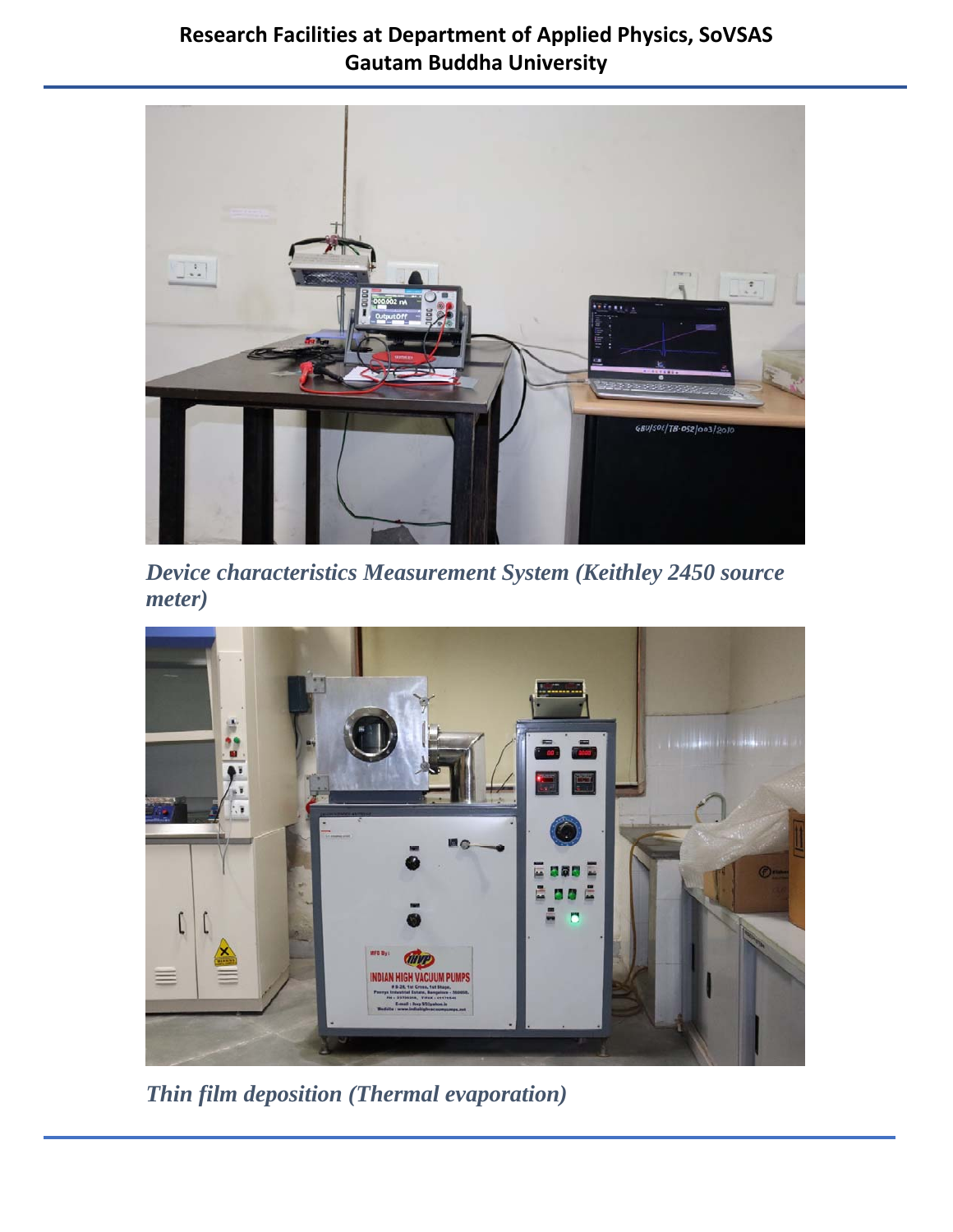

*Nanostructured thin film growth by chemical vapor deposition (CVD)* 



*Thin film deposition by spin coating*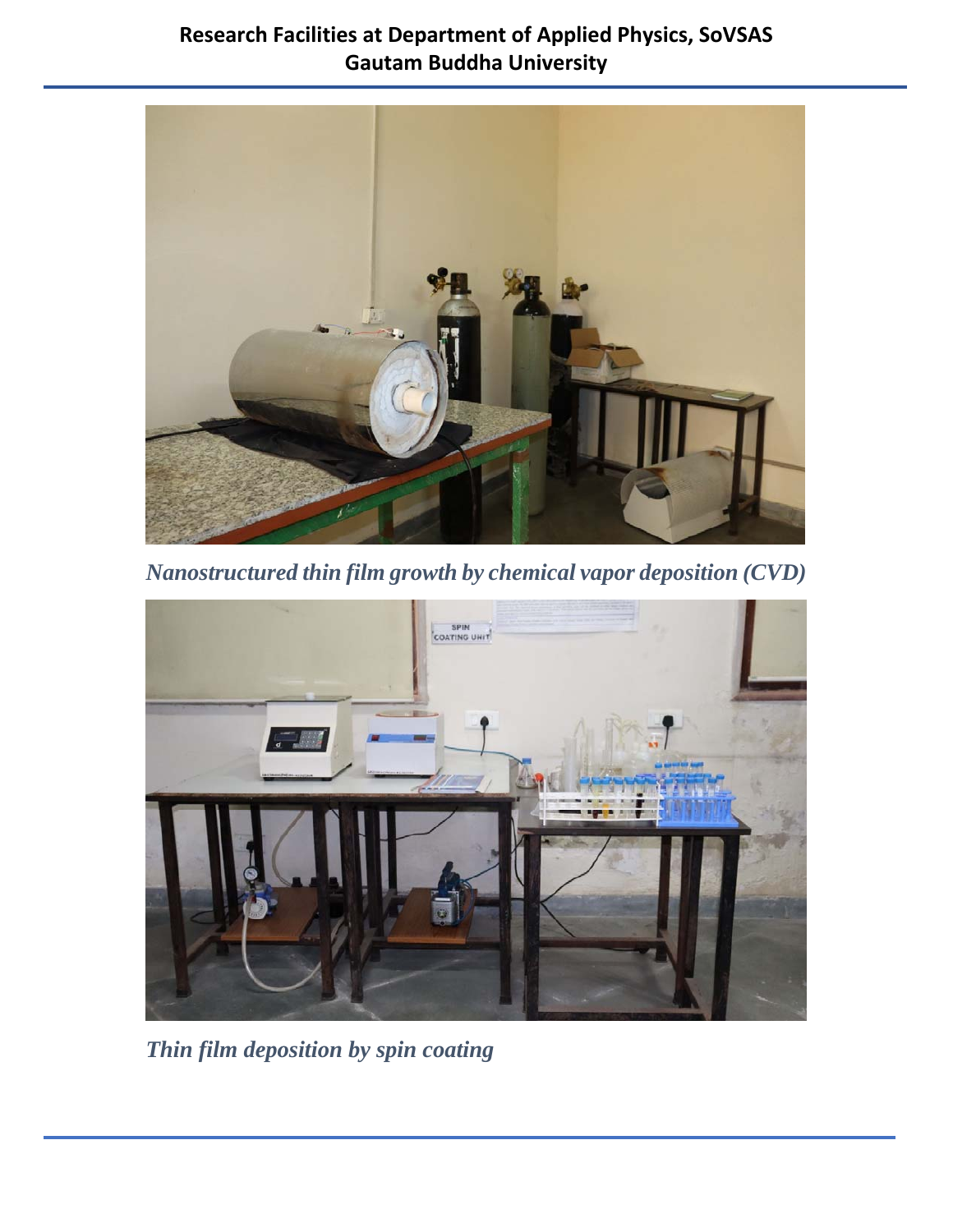

*Furnace and oven for thermal treatment of materials and micro samples synthesis by solid state diffusion* 



*Autoclave*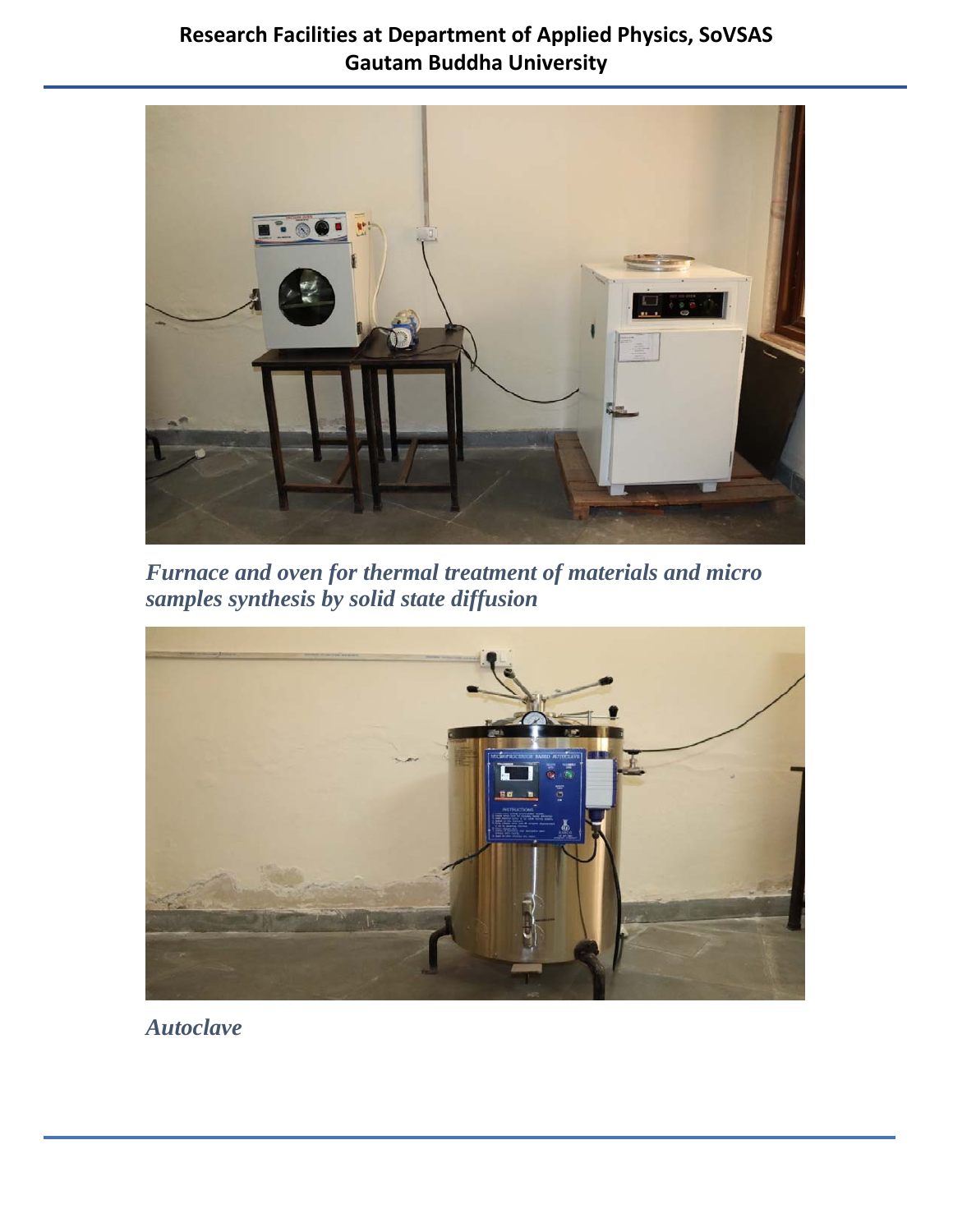

*UV-Vis spectrophotometer* 



*Optical bench for research in photonics*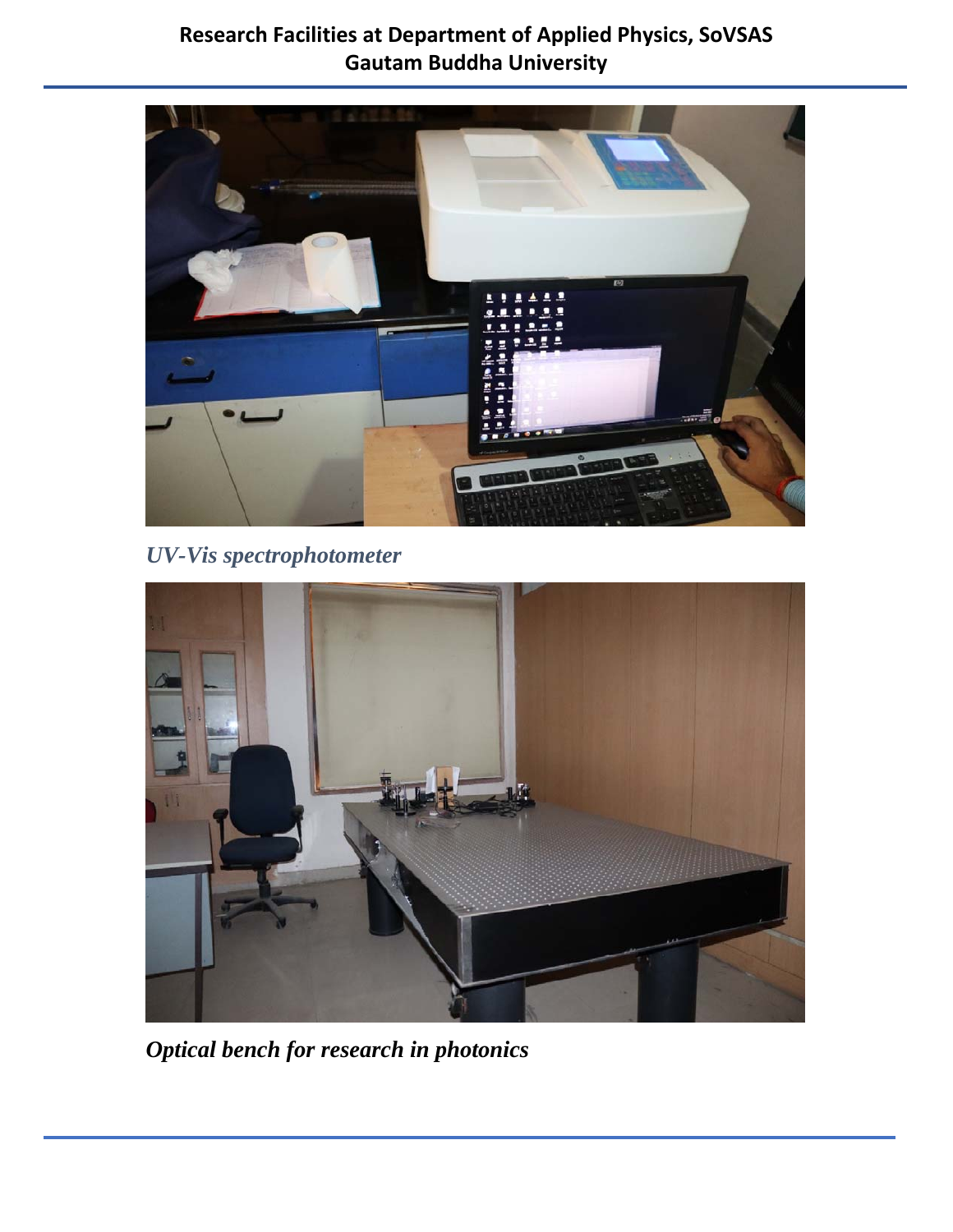

*Hall effect measurement system at research level for quantifying charge carriers' concentration*



*Four probe measurement system for charactering the semiconductors*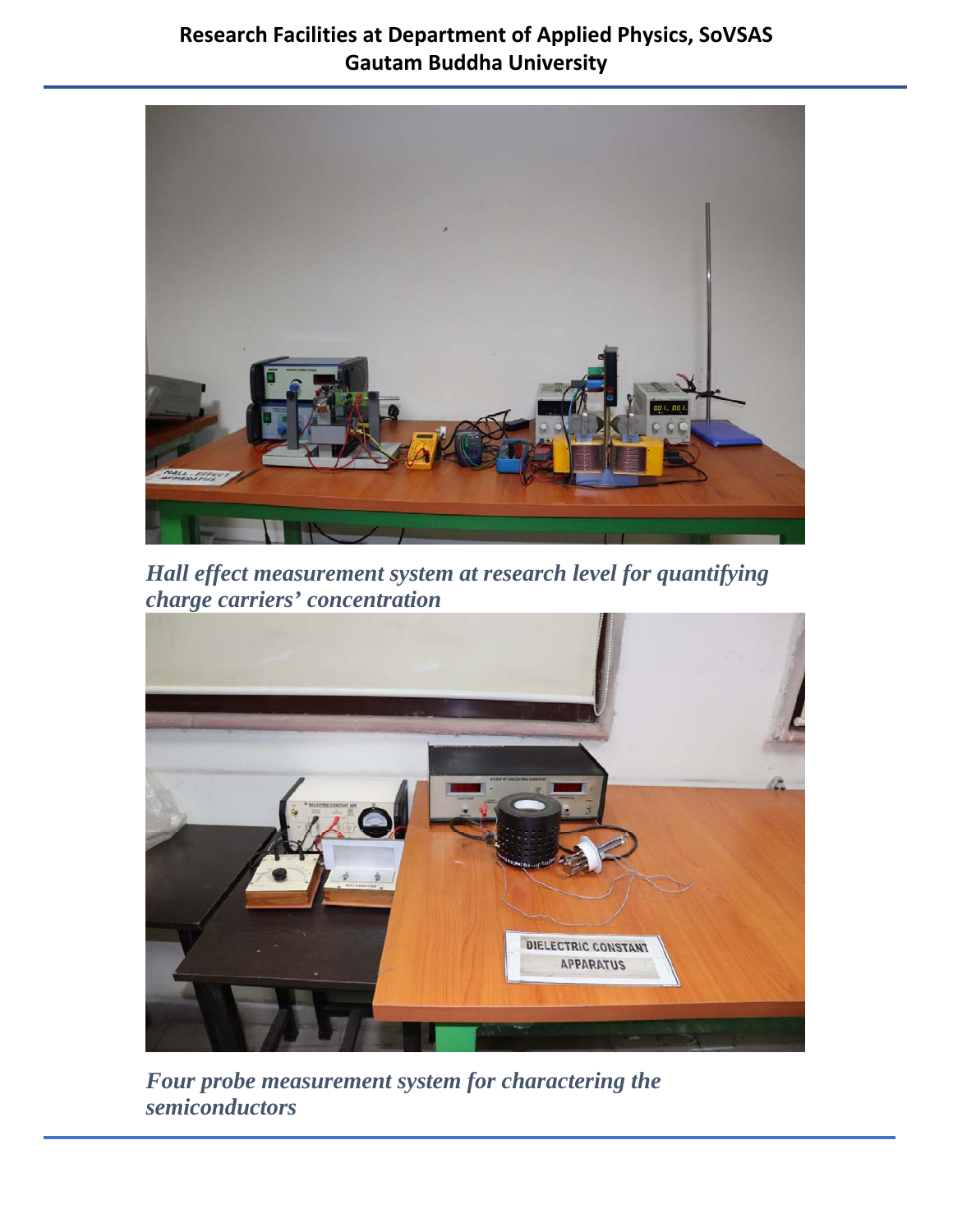

*Microwave attenuation measurements*



*Manually controlled spectrometer for rough testing of materials*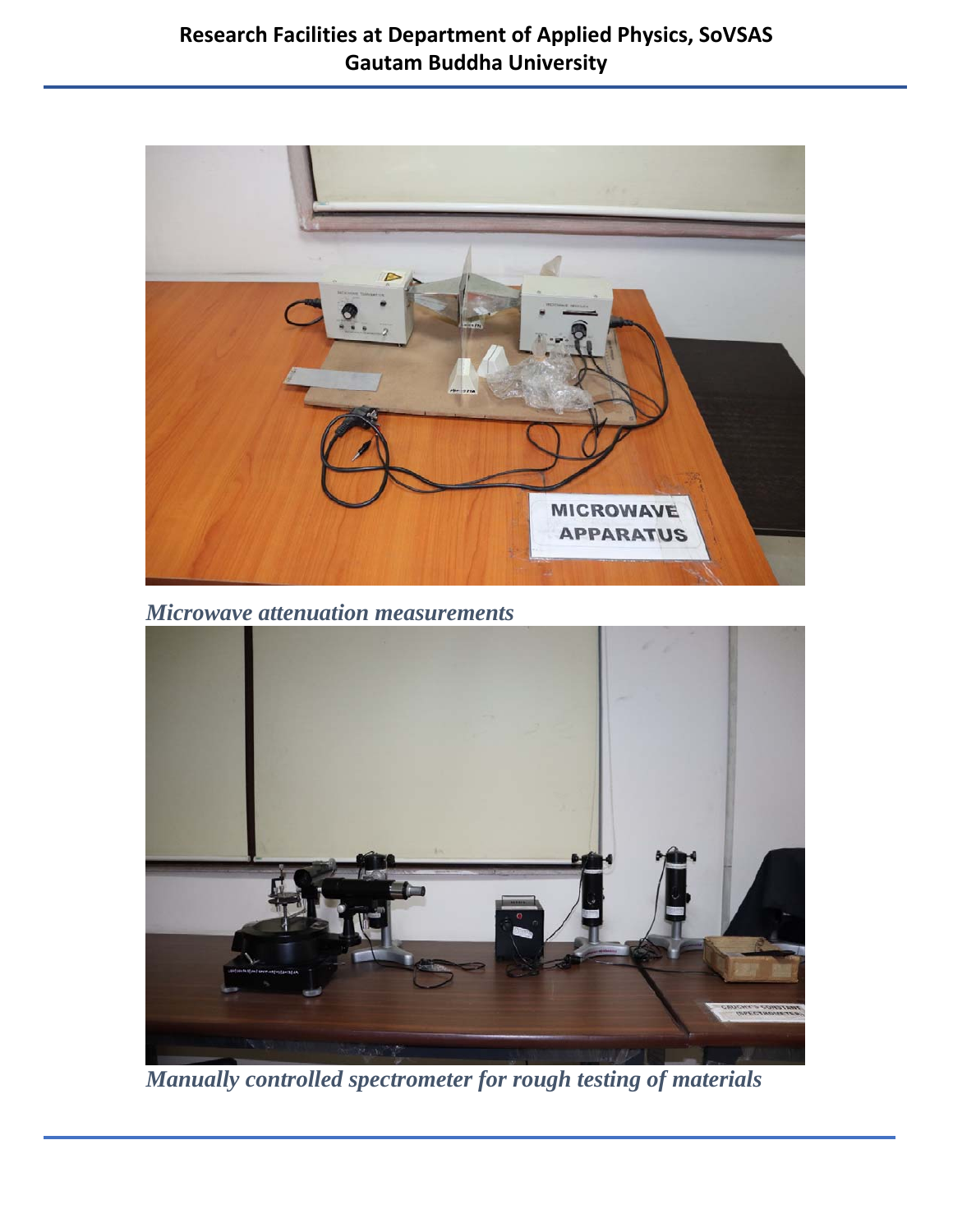

*Precision Interferometer* 



*Photonics and Nanophotonic Lab*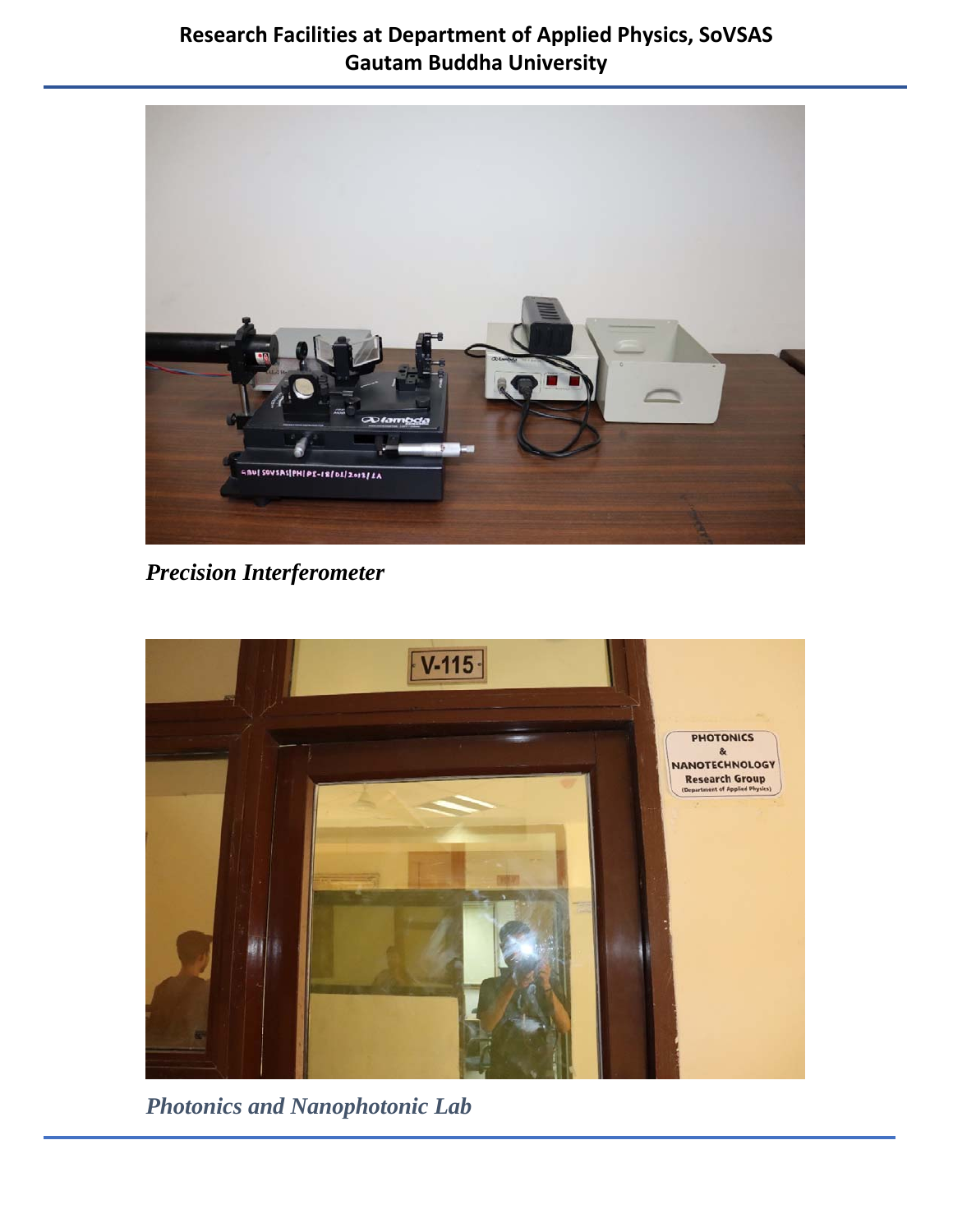

*Research Labs corridor* 



*Optical bench from diffraction measurements*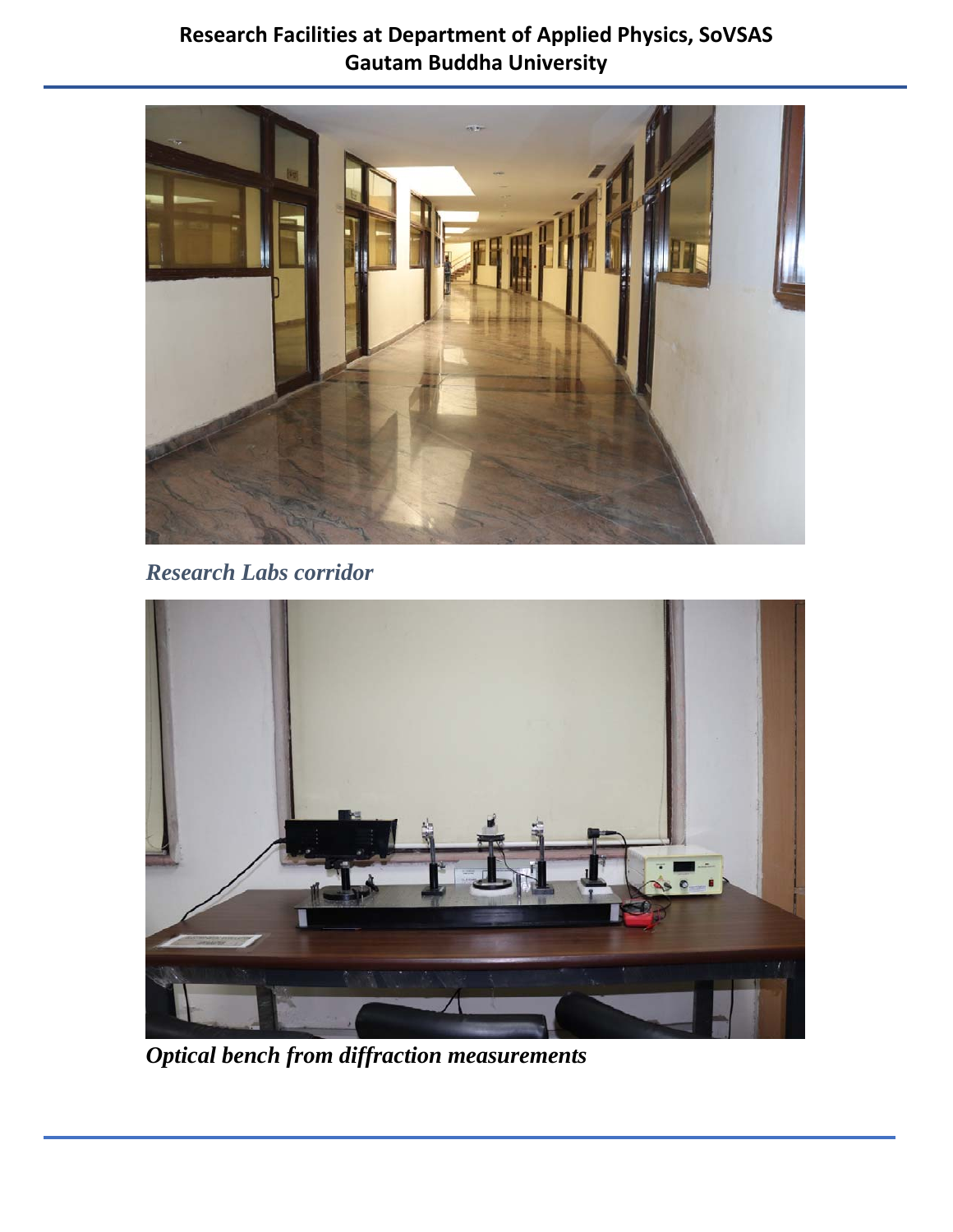

*Instrument for Photo Catalysis measurements* 



*Autoclave for hydrothermal growth of thin film*